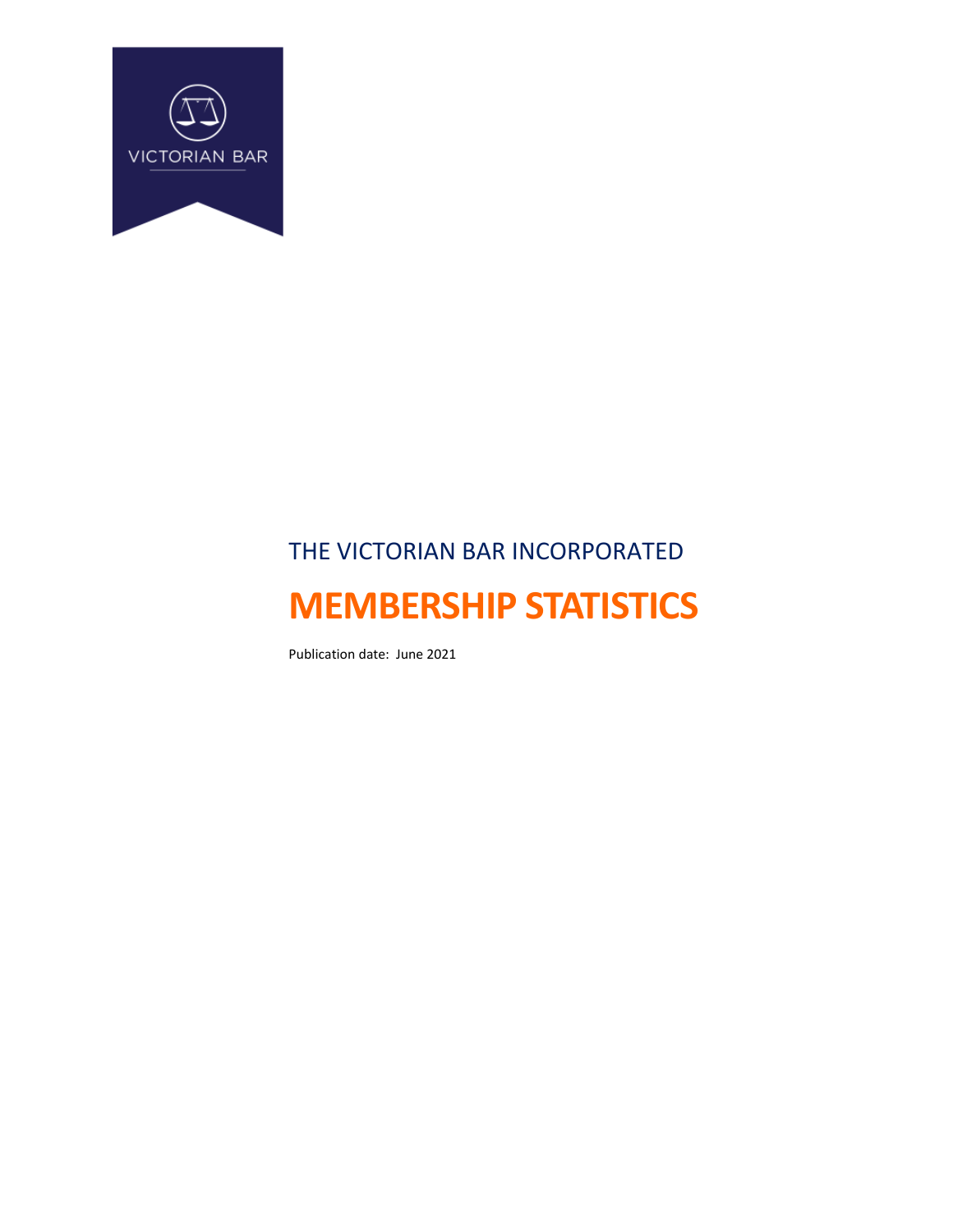

# **CONTENTS MEMBERSHIP STATISTICS**

# **CONTENTS**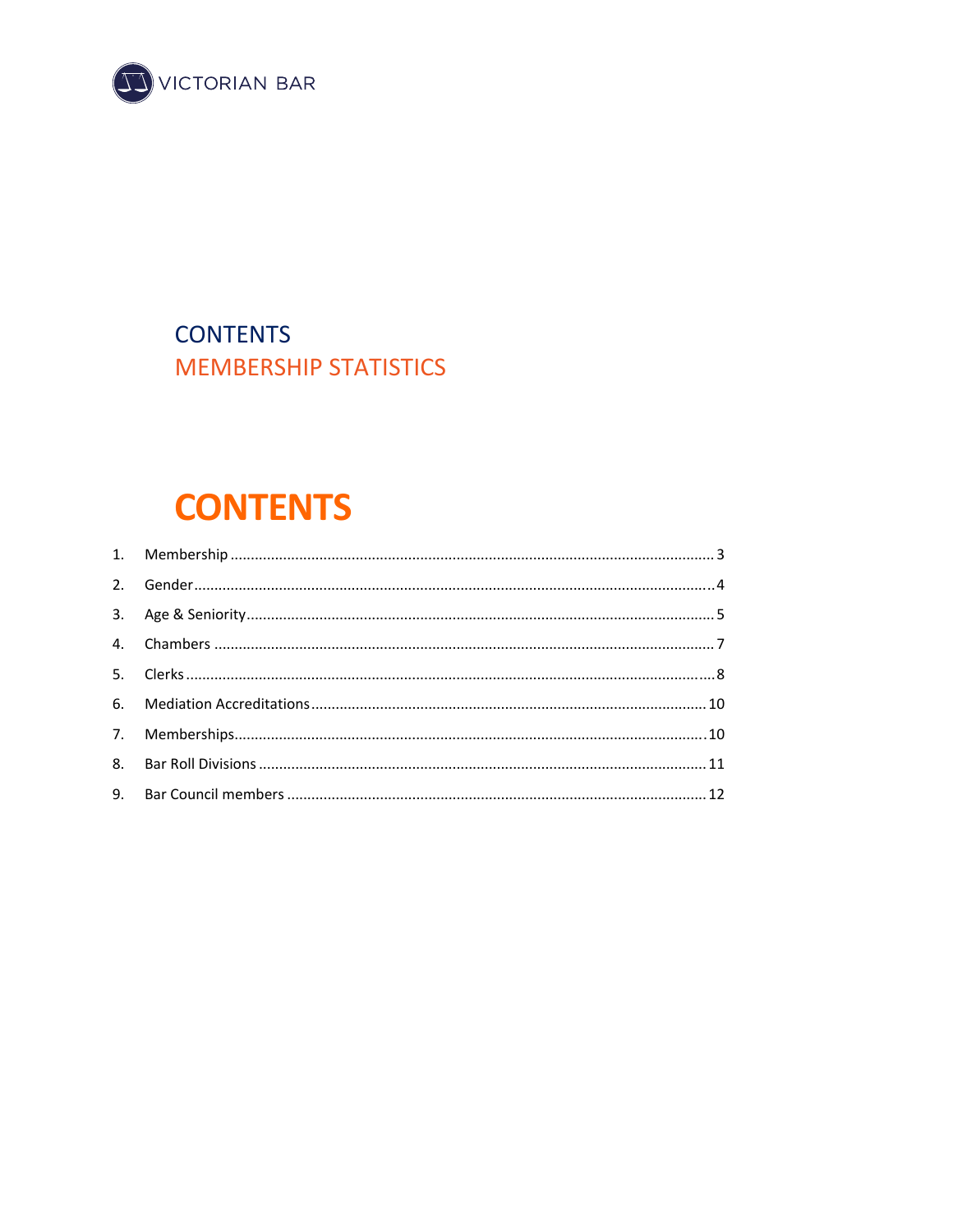### 1. MEMBERSHIP

#### **Figure 1‐1 Members of The Victorian Bar from 2001 to 2021**



Retired Judges/Members

#### **Figure 1‐2 Percentage increase in Victorian Practising Counsel from 2001 to 2021**



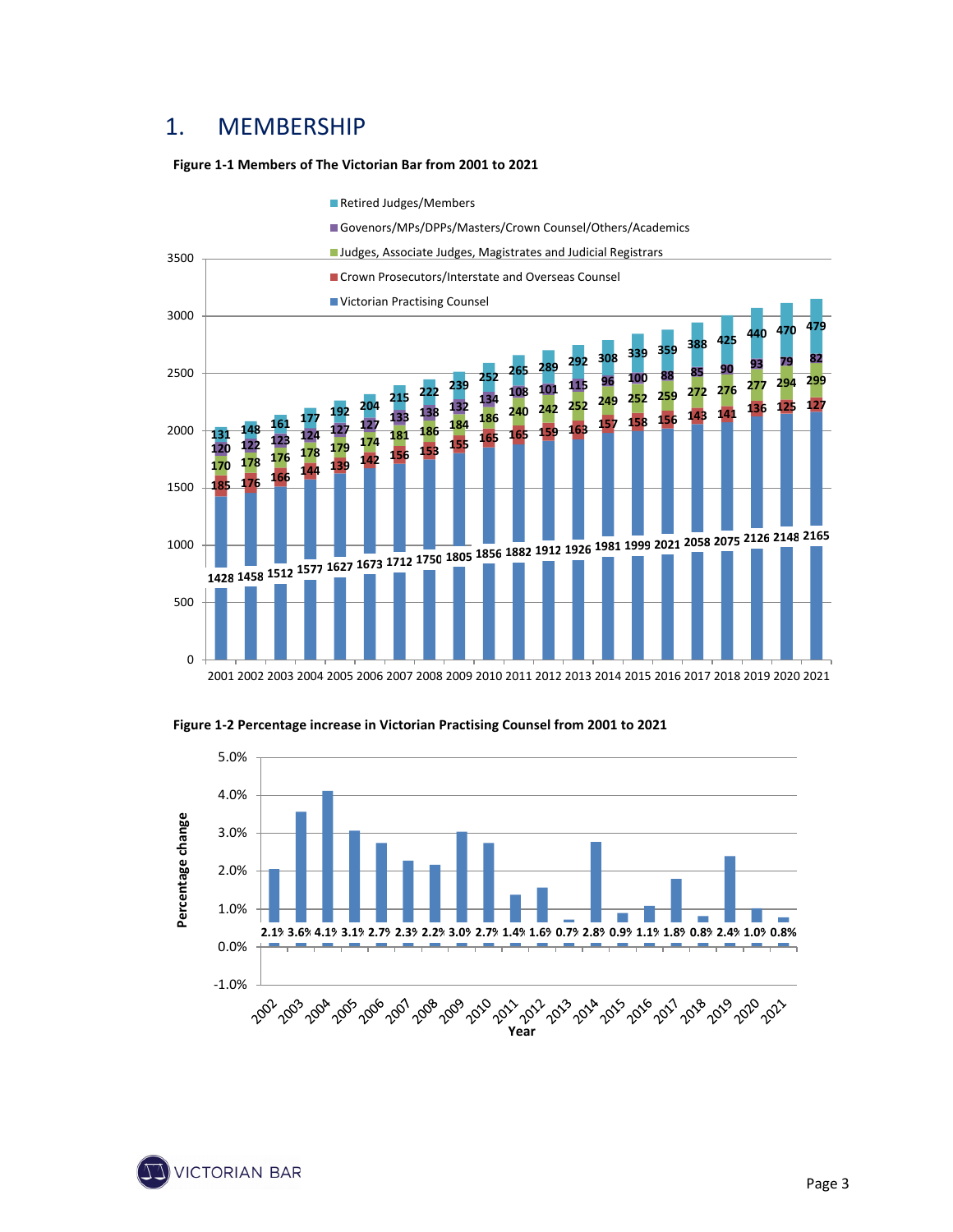#### 2. GENDER

**Figure 2‐1 Junior and senior Victorian Practising Counsel**



**Figure 2‐2 Victorian Practising Counsel from 2002 to 2021**



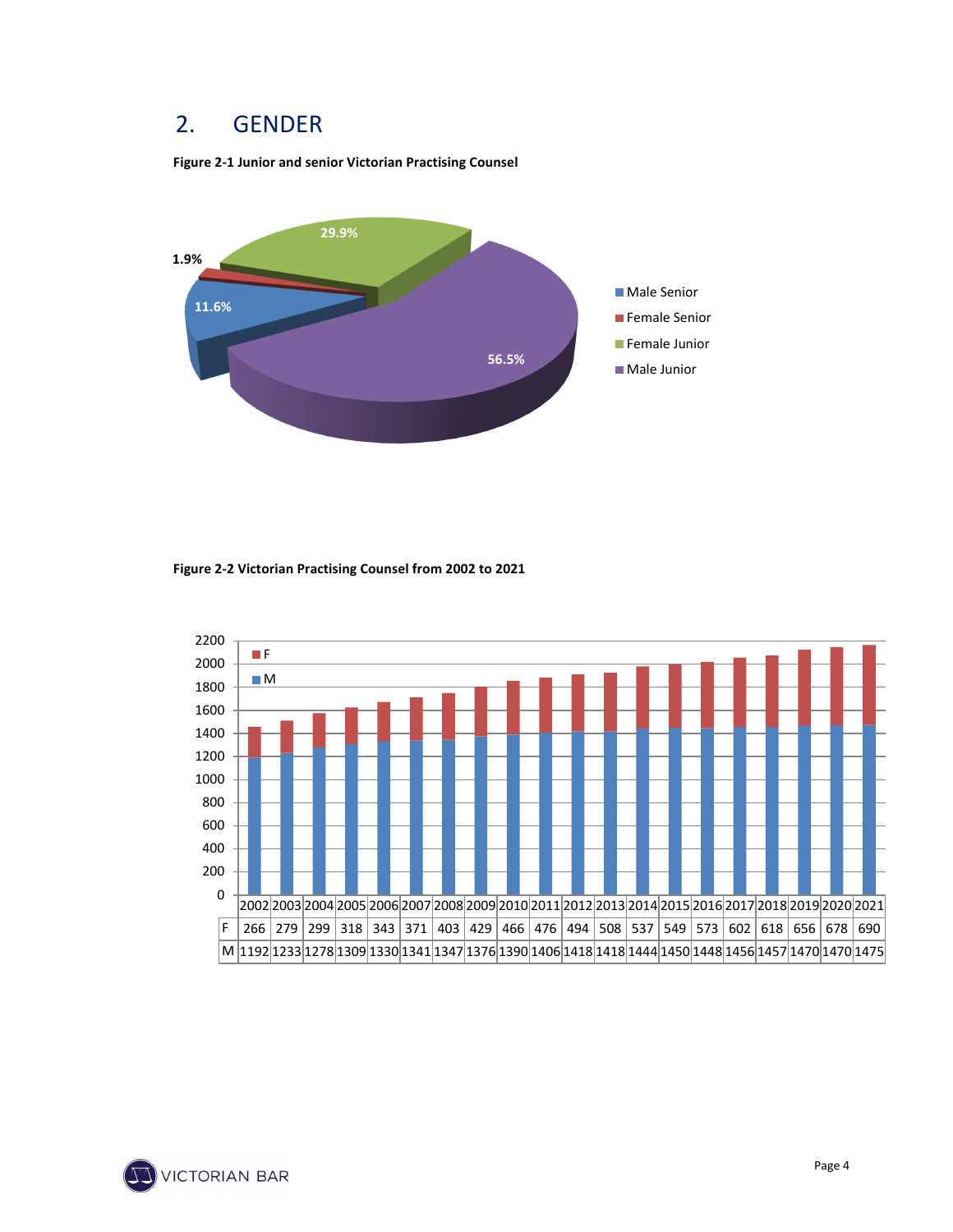**Figure 2‐3 Readers Course intakes from 2003‐2021**



## 3. AGE & SENIORITY

**Figure 3‐1 Age of Victorian Practising Counsel when they first joined the Bar**



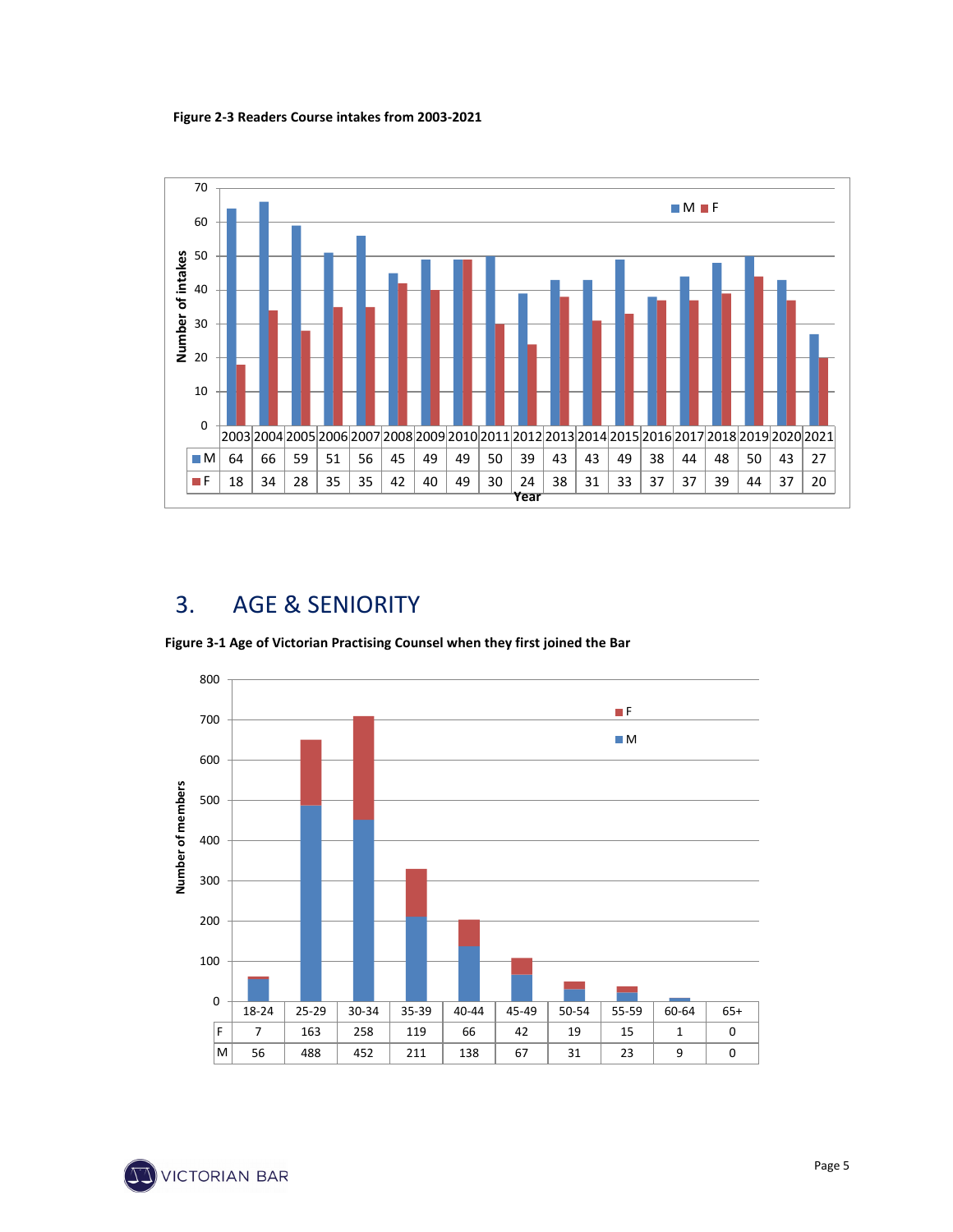**Figure 3‐2 Current age of Victorian Practising Counsel** 



**Figure 3‐3 Victorian Practising Counsel – by years of membership** 



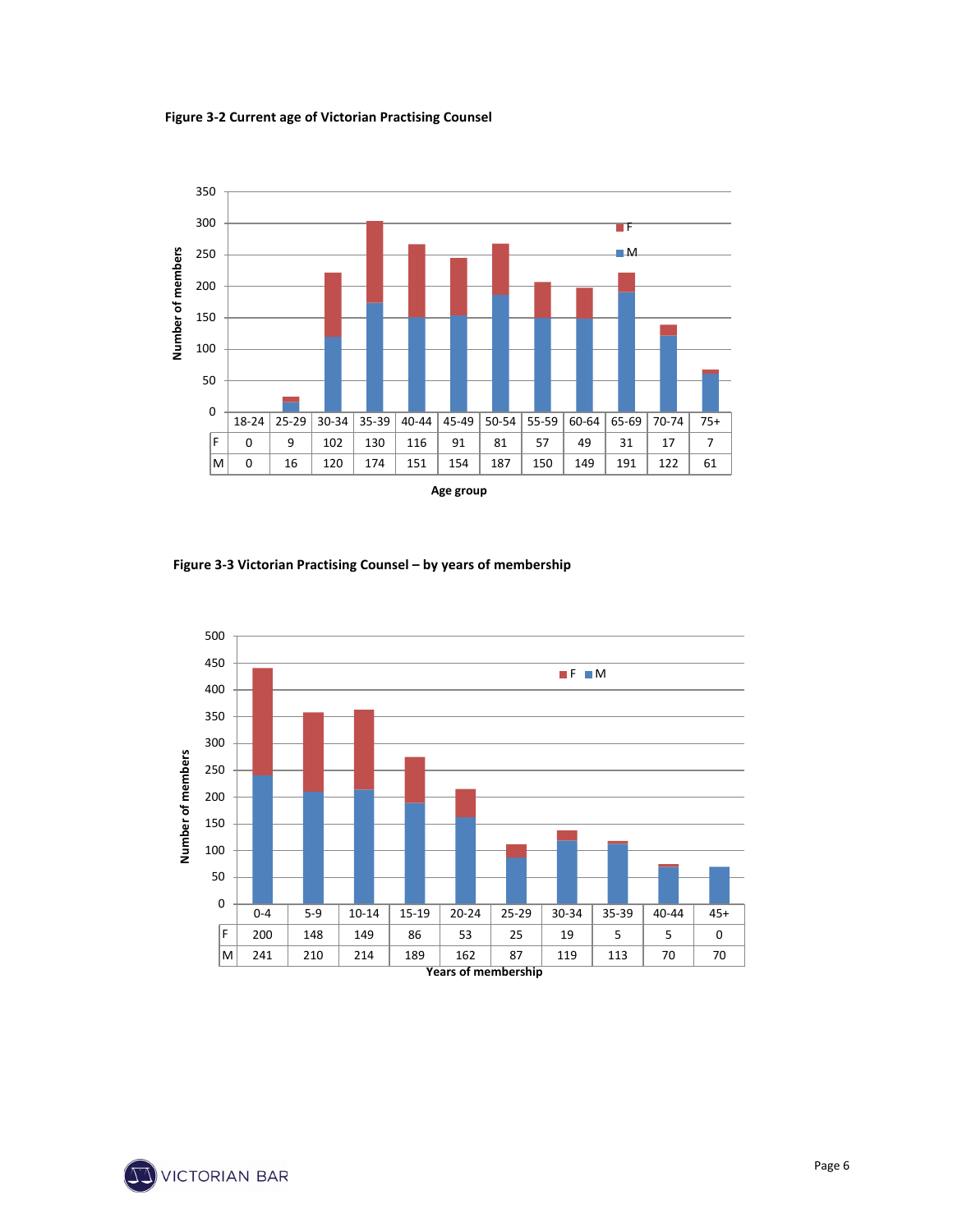### 4. CHAMBERS

**Figure 4‐1 Number of Victorian Practising Counsel located in each set of Chambers**



**BCL managed Chambers**

**Independent Chambers**

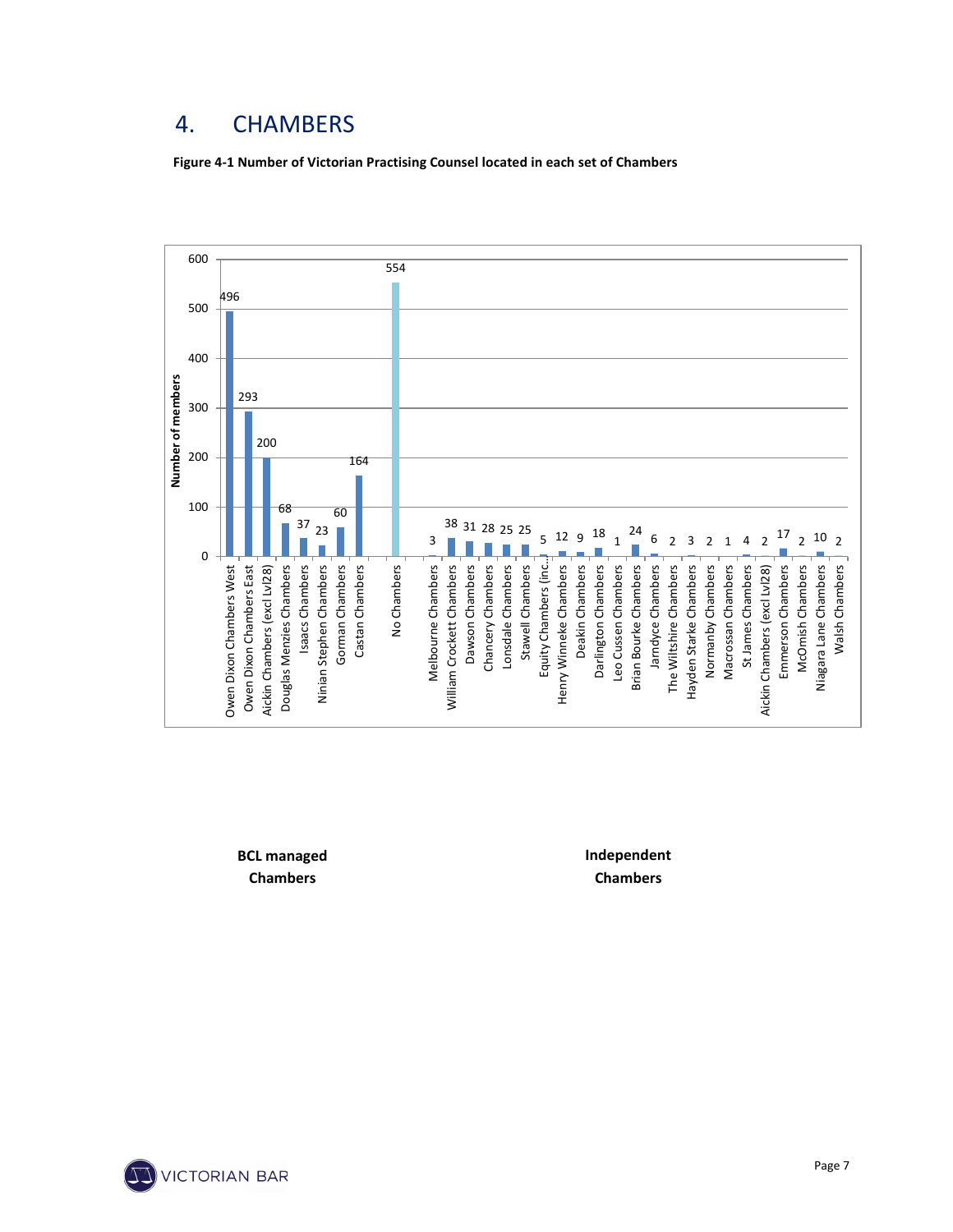### 5. CLERKS

**Figure 5‐1 Number of Victorian Practising Counsel members on each Clerk's list**



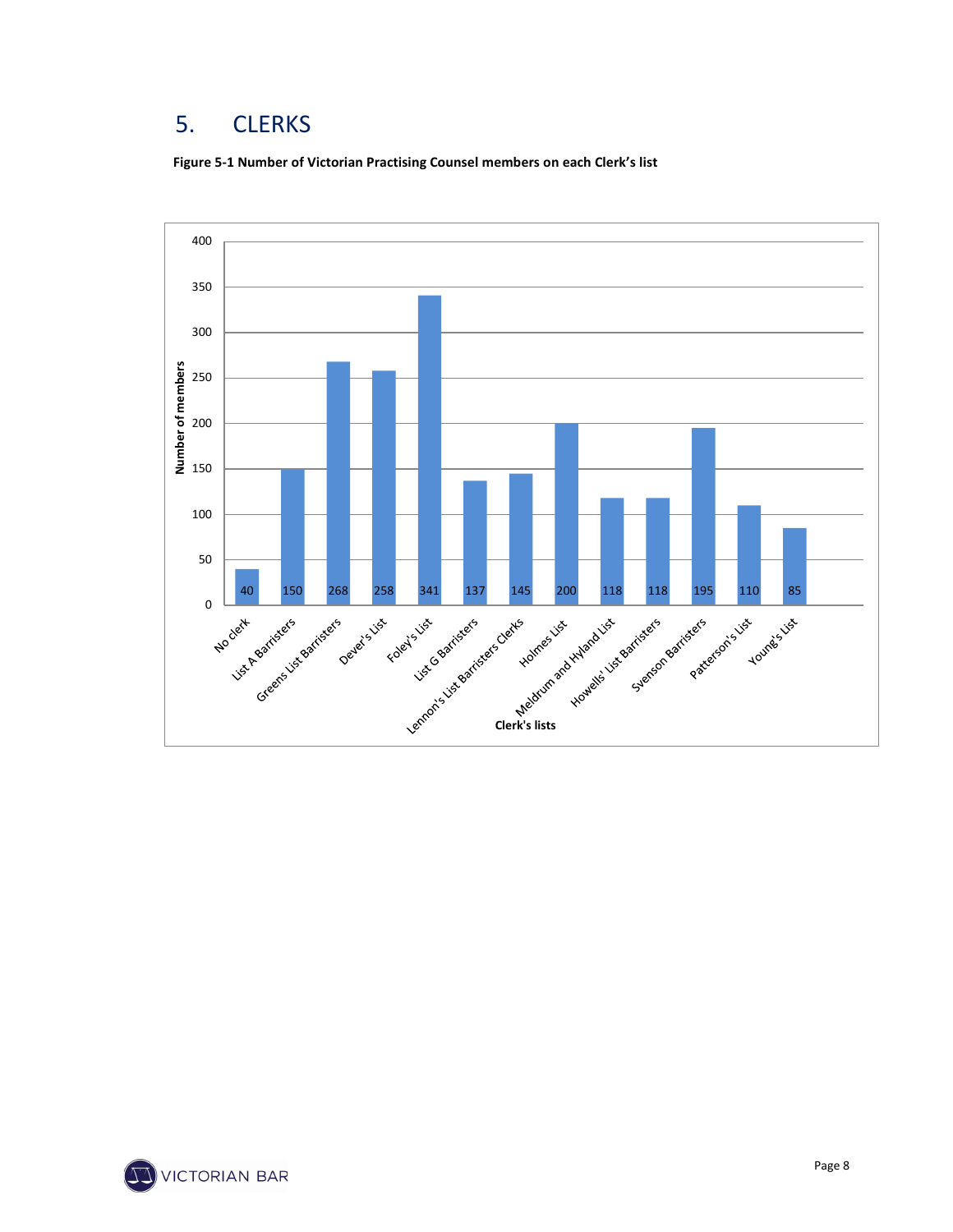#### **Figure 5‐2 Further List information**

|                                 |                          | <b>Chair of List</b>    |             |        |              |       |         |              |        |
|---------------------------------|--------------------------|-------------------------|-------------|--------|--------------|-------|---------|--------------|--------|
| List name                       | <b>List</b>              | <b>Committee</b>        | <b>Male</b> | Female | <b>Total</b> | %Male | %Female | <b>Silks</b> | %Silks |
| No clerk                        | $\overline{\phantom{a}}$ |                         | 30          | 10     | 40           | 75.0% | 25.0%   |              | 17.5%  |
| List A Barristers               | A                        | Helen Rofe QC           | 106         | 44     | 150          | 70.7% | 29.3%   | 53           | 35.3%  |
| <b>Greens List Barristers</b>   | B                        | Michelle Britbart QC    | 178         | 90     | 268          | 66.4% | 33.6%   | 23           | 8.6%   |
| Dever's List                    | D                        | Philip Solomon QC       | 182         | 76     | 258          | 70.5% | 29.5%   | 50           | 19.4%  |
| Foley's List                    | F                        | Jeremy Gobbo QC         | 210         | 131    | 341          | 61.6% | 38.4%   | 35           | 10.3%  |
| List G Barristers               | G                        | Peter Gray QC           | 93          | 44     | 137          | 67.9% | 32.1%   | 31           | 22.6%  |
| Lennon's List Barristers Clerks | H                        | Roisin Annesley QC      | 109         | 36     | 145          | 75.2% | 24.8%   | 19           | 13.1%  |
| Holmes List                     |                          | Martin Bartfeld QC      | 128         | 72     | 200          | 64.0% | 36.0%   | 6            | 3.0%   |
| Meldrum and Hyland List         | M                        | Robert Richter QC       | 87          | 31     | 118          | 73.7% | 26.3%   | 4            | 3.4%   |
| Howells' List Barristers        | R                        | <b>Margo Harris</b>     | 90          | 28     | 118          | 76.3% | 23.7%   | 7            | 5.9%   |
| <b>Svenson Barristers</b>       | S.                       | <b>Thomas Danos OAM</b> | 132         | 63     | 195          | 67.7% | 32.3%   | 10           | 5.1%   |
| Patterson's List                | W                        | Nicolas Papas QC        | 77          | 33     | 110          | 70.0% | 30.0%   | 4            | 3.6%   |
| Young's List                    | Υ                        | Robert Heath QC         | 53          | 32     | 85           | 62.4% | 37.6%   | 11           | 12.9%  |

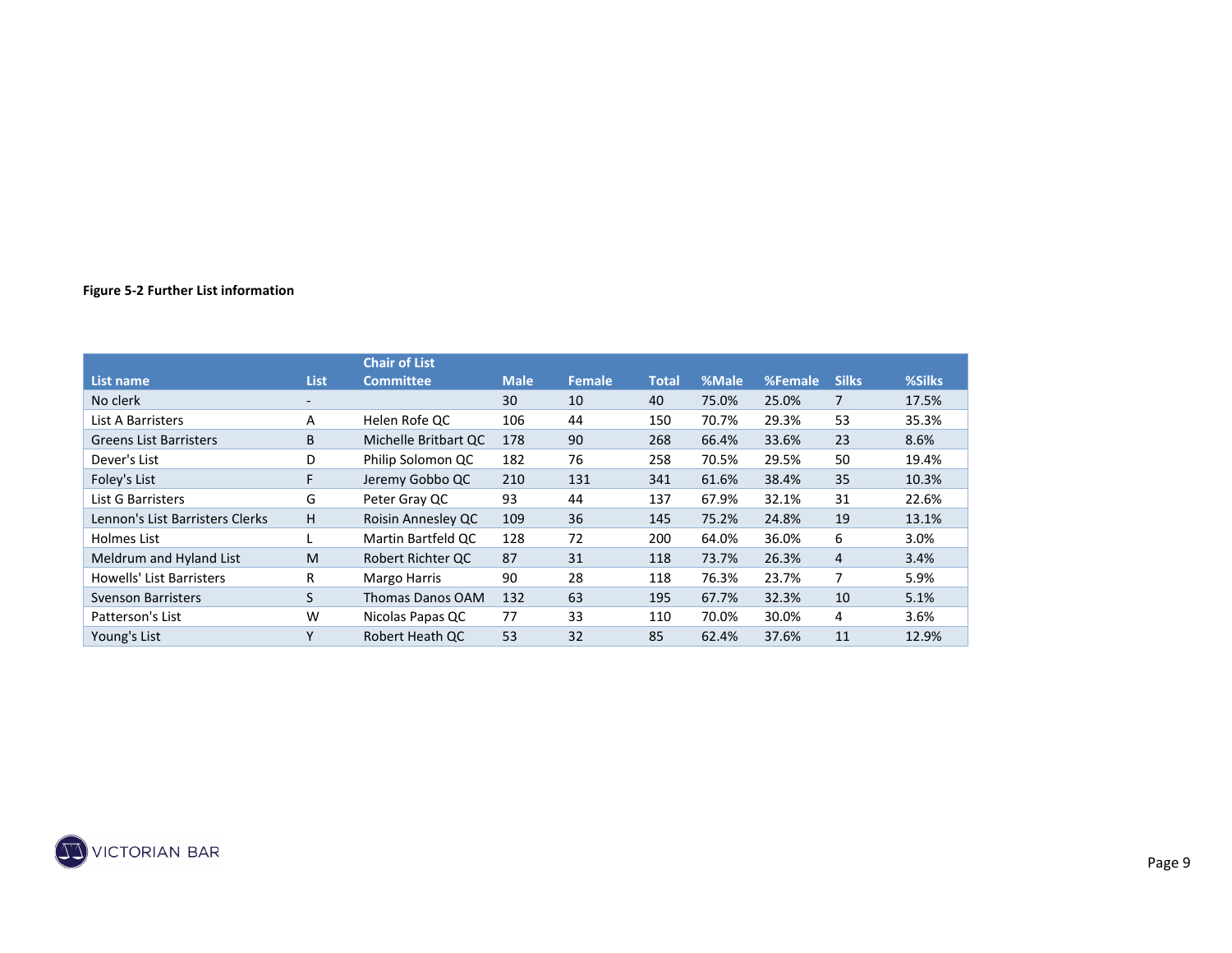### 6. MEDIATION ACCREDITATIONS

**Table 6‐1 Nationally accredited mediators at The Victorian Bar** 

| <b>Mediation Accreditation</b>        | <b>Victorian</b><br><b>Practising</b><br><b>Counsel</b> | %  | <b>Other Div's</b><br>$\left($ excl AI, X, Y, Z) |
|---------------------------------------|---------------------------------------------------------|----|--------------------------------------------------|
| <b>Nationally Accredited Mediator</b> | 196                                                     | 9% |                                                  |
| Advanced mediator                     | 45                                                      | 2% |                                                  |

More information about mediation accreditations can be found on our website.

### 7. MEMBERSHIPS

#### **Table 7‐1 Members of Bar Associations**

| <b>Bar Association memberships</b>      | <b>Victorian</b><br><b>Practising</b><br><b>Counsel</b> | %   | <b>Other</b><br>Div's<br>(excl<br>AI, X, Y, Z) |
|-----------------------------------------|---------------------------------------------------------|-----|------------------------------------------------|
| <b>Children's Court Bar Association</b> | 101                                                     | 5%  | 8                                              |
| <b>Commercial Bar Association</b>       | 711                                                     | 33% | 20                                             |
| Common Law Bar Association              | 317                                                     | 15% | 13                                             |
| <b>Compensation Law Bar Association</b> | 132                                                     | 6%  | 4                                              |
| <b>Criminal Bar Association</b>         | 494                                                     | 23% | 187                                            |
| <b>Family Law Bar Association</b>       | 221                                                     | 10% | 11                                             |
| Industrial Law Bar Association          | 200                                                     | 9%  | 21                                             |
| Tax Bar Association                     | 125                                                     | 6%  | 14                                             |
| Women Barristers' Association           | 366                                                     | 17% | 43                                             |
| <b>Military Bar Association</b>         | 38                                                      | 2%  | 4                                              |
| <b>Migration Law Bar Association</b>    | 102                                                     | 5%  | 3                                              |

#### **Table 7‐2 Other memberships**

| <b>Other memberships</b>      | <b>Victorian</b><br><b>Practising</b><br><b>Counsel</b> | ℅   | <b>Other</b><br>div's |
|-------------------------------|---------------------------------------------------------|-----|-----------------------|
| Essoign Club                  | 951                                                     | 44% | 211                   |
| Professional Standards Scheme | 1313                                                    | 61% | 0                     |

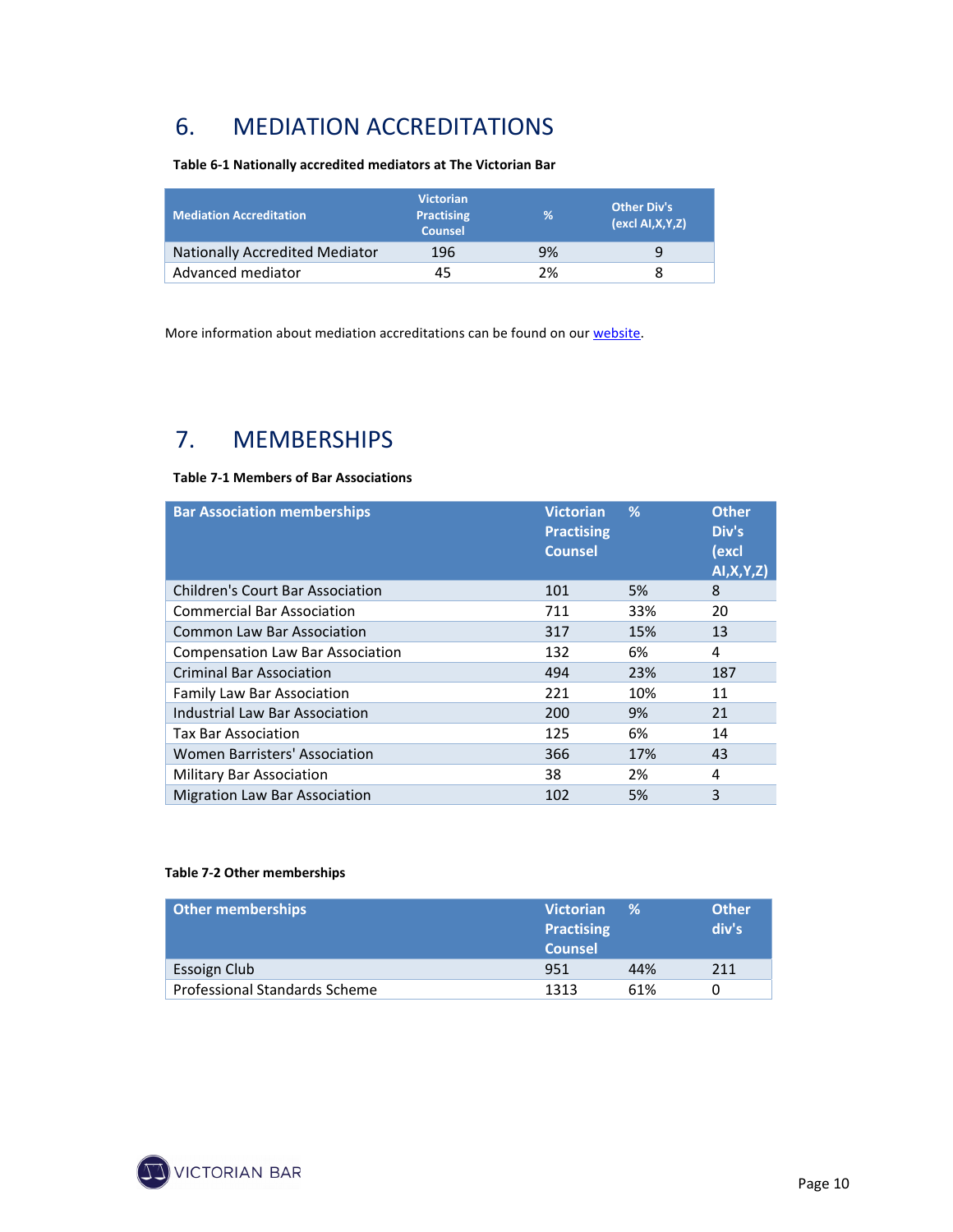## 8. BAR ROLL DIVISIONS

| <b>Division</b> | <b>Description</b>                                          | <b>Male</b>    | <b>Female</b> | <b>Total</b>   |
|-----------------|-------------------------------------------------------------|----------------|---------------|----------------|
| AI              | <b>Victorian Practising Counsel</b>                         | 1475           | 690           | 2165           |
|                 | - Queen's Counsel or Senior Counsel                         | 251            | 42            | 293            |
|                 | - Junior Counsel                                            | 1224           | 648           | 1872           |
| All             | Crown Prosecutors and Public Defenders                      | 16             | 16            | 32             |
| <b>AIII</b>     | Interstate and Overseas Practising Counsel                  | 82             | 13            | 95             |
|                 | - Queen's Counsel or Senior Counsel                         | 37             | 3             | 40             |
|                 | - Junior Counsel                                            | 45             | 10            | 55             |
| <b>AIV</b>      | Victorian Practising Counsel without a current practising   | $\overline{7}$ | 4             | 11             |
|                 | certificate, temporarily absent from practice               |                |               |                |
| <b>BI</b>       | Governors                                                   | $\Omega$       | $\mathbf{1}$  | $\mathbf{1}$   |
| BII             | Judges, Associate Judges, Magistrates and Judicial          | 206            | 93            | 299            |
|                 | Registrars                                                  |                |               |                |
| <b>BIII</b>     | Ministers of the Crown and Members of Parliament            | $\overline{3}$ | $\Omega$      | $\overline{3}$ |
| <b>BIV</b>      | Solicitors-General and Directors of Public Prosecutions     | 2              | $\mathcal{P}$ | 4              |
| <b>BV</b>       | <b>Full-Time Members of Statutory Tribunals</b>             | 22             | 18            | 40             |
| <b>BVI</b>      | Crown Counsel & Parliamentary Counsel                       | $\mathbf{1}$   | $\Omega$      | 1              |
| <b>BVII</b>     | <b>Other Official Appointments</b>                          | 6              | 4             | 10             |
| <b>CI</b>       | Retired Judges and Other Judicial Officers                  | 138            | 23            | 161            |
| <b>CII</b>      | Retired Holders of Public Office other than Judicial Office | 11             | 3             | 14             |
| <b>CIII</b>     | <b>Retired Counsel</b>                                      | 259            | 45            | 304            |
| D               | Academics                                                   | $\overline{7}$ | 5             | 12             |
| <b>Total</b>    |                                                             | 2235           | 917           | 3152           |